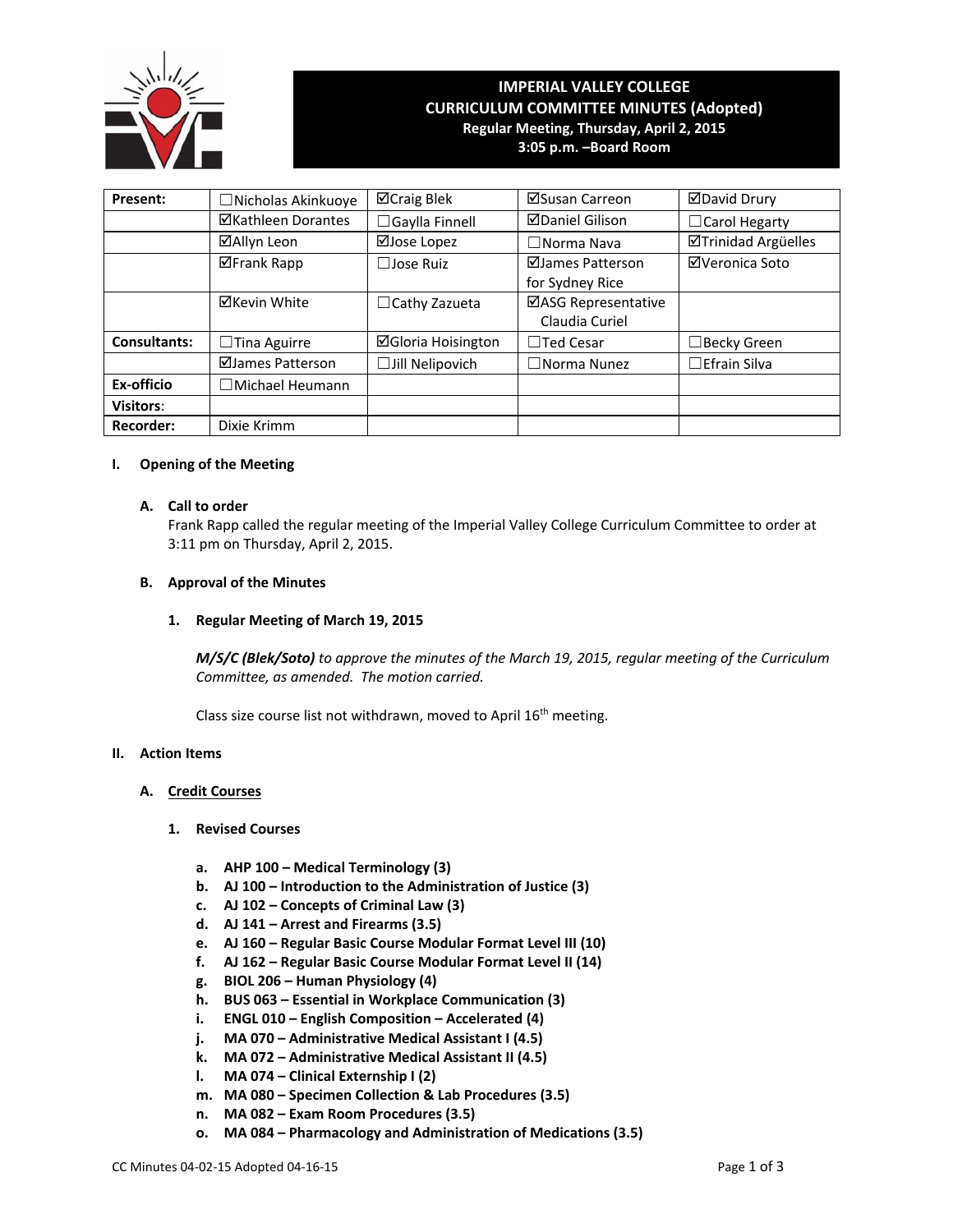- **p. MA 086 – Clinical Externship II (2)**
- **q. MATH 220 – Elementary Differential Equations (3)**
- **r. MATH 230 – Introduction to Linear Algebra with Applications (3)**
- **s. PHT 108 – Introduction to Pharmacy Technology (2)**
- **t. PHT 120 – Pharmacy Technician Body Systems I (3)**
- **u. PHT 125 – Pharmacy Technician Body Systems II (3)**
- **v. PHT 130 – Pharmacy Technicians (3)**
- **w. PHT 140 – Pharmacy Technician Operations (4.5)**

*M/S (Gilison/Blek) to approve the revision to the above courses a. through w. as indicated in CurricUNET, effective 2015‐2016. The motion carried.*

# **B. Distance Education Courses – Addendum Documentation**

# **a. CIS 163 – Cisco CCNA Discovery 2: Routing and Switching Essentials (4)**

*M/S (White/Blek) to approve the Distance Education Addendum for CIS 163, effective 2015‐2016, to provide greater access and allow the inclusion of all modalities of learning, as presented. The motion carried.*

# **C. Degrees and Certificates**

# **1. Revised Degree and Certificate**

# **a. Agricultural Business Management Certificate**

*M/S (Gilison/Blek) to approve the revision to the Agricultural Business Management Certificate, effective 2015‐2016, as presented. The motion carried*

# **b. Agricultural Science (Agriculture Plant Science for Transfer)**

*M/S (Gilison /Soto) to approve the revision of Agricultural Science Degree into the Agriculture Plant Science for Transfer Degree, effective 2015‐2016, as presented. The motion carried.*

# **2. Designation of University Studies Degree**

*M/S (Soto/Blek) to approve the designation of responsibility for University Studies to the appropriate* departments by area of emphasis as indicated in the degree, effective 2015-2016. The motion carried.

Members agreed to the motion with the understanding that the designation may be revised if a transfer degree is developed in the future.

### **III. Discussion Items**

None.

### **IV. Information Items**

### **1. Overview of Learning Services Department Reorganization Plan ‐ (James Patterson)**

The plan will go to the appropriate committees over the next couple of months and then to the board. James provided a PowerPoint presentation and background history on the tutoring/language labs on campus.

Intended goals for new organization plan: to improve student success, centralize budget management, and to create uniform policies and practices for tutor selection, training, and evaluation.